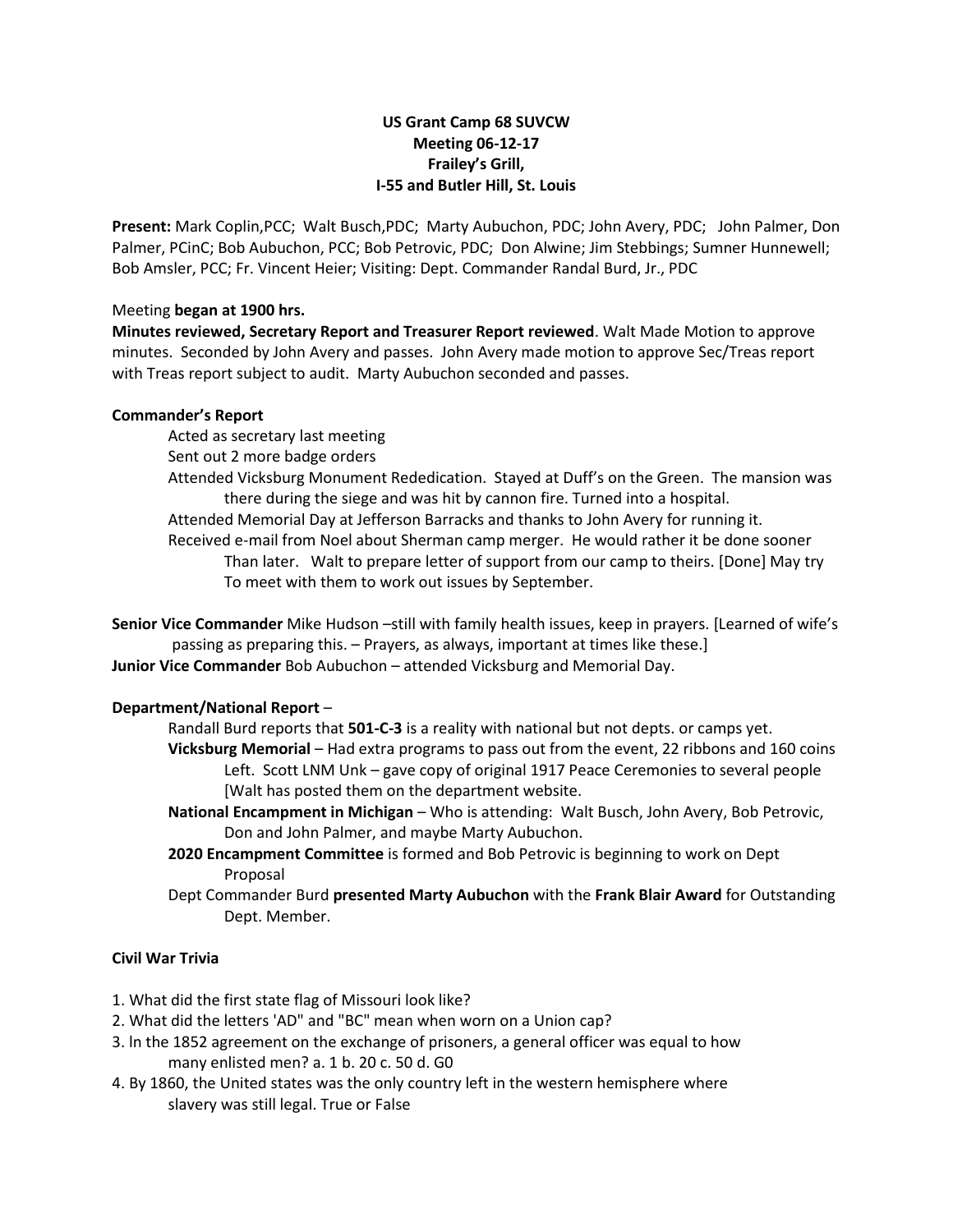- 5. Nathan Bedford Forrest attempted to disband the Ku Klux Klan because he thought its violence had gotten out of hand.
- 6. The CSS H.L. Hunley was the only confederate submarine to attack a us Navy vessel. True or False
- 7. What term did the US Army use to describe all of the horses, equipment and men assigned to operate one piece of field artillery?
- 8. What was the first National Military Park in the United States?
- 9. What nickname did Confederate soldier Richard Rowland Kirkland acquire during the battle of Fredericksburg?

10. What was the reason that the Vicksburg residents decided to celebrate their first  $4^{th}$  of July since 1863 in 1947?

Fun Fact - ln 1958, the United states passed a law which enabted the last two surviving Confederate veterans to draw Federal pensions. [Walt's extra fun fact - the two were liars and were never in the Confederate army or navy. The last about 10 Confederates all lied in later years about serving the Cause.]

## **OLD BUSINESS:**

- **Christmas Party –** Bob Petrovic Either decide in July on somewhere else or return to G Greenbriar County Club
- **Elections in November** Mark Coplin cannot run again for Commander, but can for Secretary/Treasurer
- **Last Soldier St Louis County – August Moreau** Project will cost \$895. Attempting to get maximum from national for the project [Walt sent in paperwork after the meeting]. Will still need several hundred dollars. \$300 from National. Attempt to get \$300 from Past Commander's fund from Dept of MO. Camp agreed to kick in \$200. Some still will be needed.
- Marty Aubuchon reports that **Grant Remembrance Day on July 22** at White Haven is being planned by NPS Staff member Shawn Williams.

John Palmer reports that the *Hardscrabble* **will be out shortly.**

**The Colored Infantry Monument Ceremonies** at JB were not held last year. John Avery to see if they are being held this year.

### **New Business**:

# **Vicksburg Photos** shared with Camp

- Fr. Heier asks if Grant Camp would **support an event held by the St Louis Civil War Roundtable**. While we need more information, we are supportive of such an effort.
- John Avery picked up a \$130 **PA System** for the Memorial Day event and wanted to know if the Camp would pay for it. Camp recommended **returning it** as we have access to one. Representative Warren Love gave **two Missouri flags** to Mark Coplin. One was presented to
	- Randal Burd for the department and **Walt Busch made a motion that passed to buy a pole for the other one to be used by our camp**.

2012 – Fr Heier led closing ceremonies.